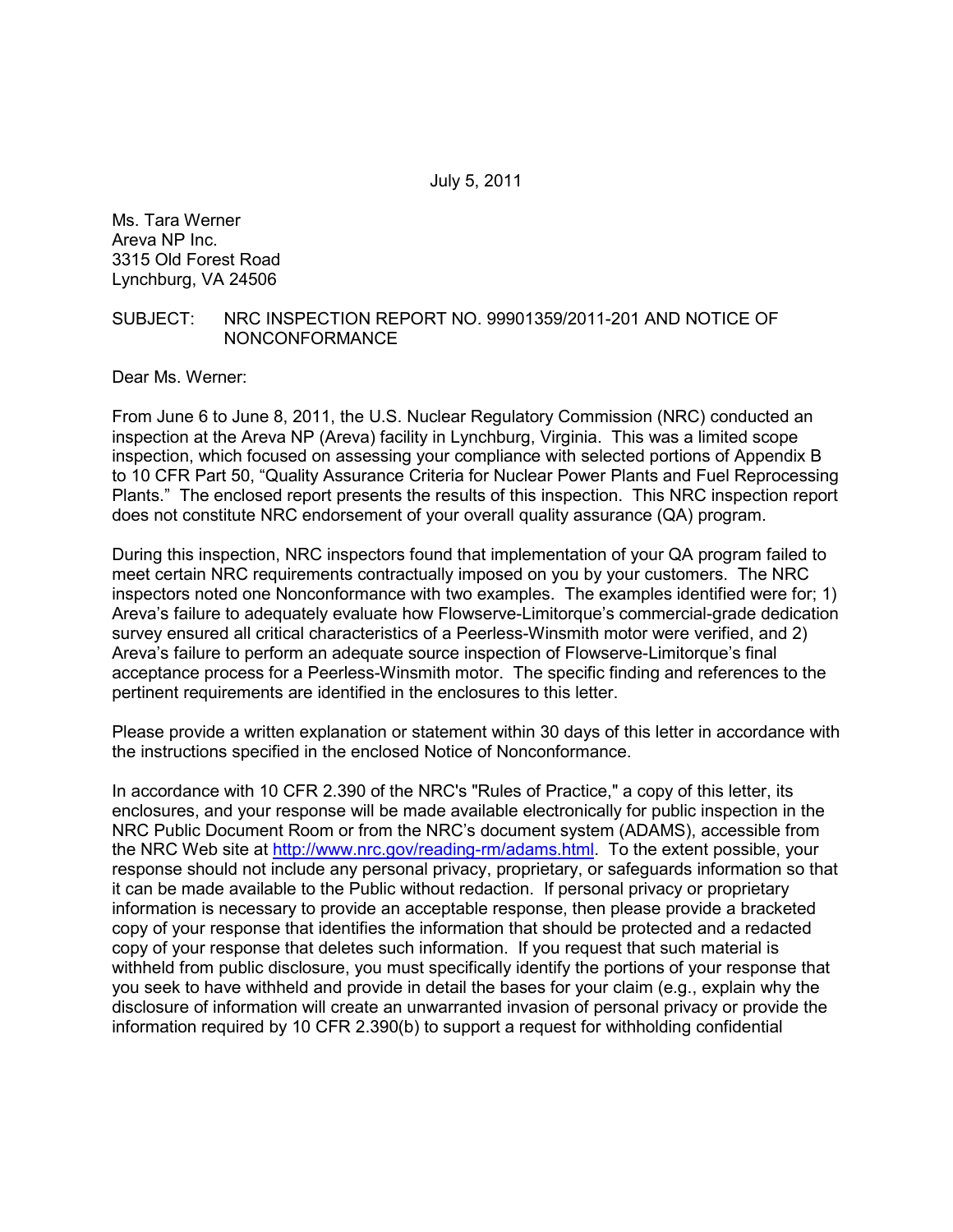$Ms. T. Werner$   $-2 -$ 

commercial or financial information). If safeguards information is necessary to provide an acceptable response, please provide the level of protection described in 10 CFR 73.21.

Sincerely,

## */RA/*

 Patrick L. Hiland, Director Division of Engineering Office of Nuclear Reactor Regulation

Docket No.: 99901359

Enclosures: 1. Notice of Nonconformance

2. Inspection Report 99901359/2011-201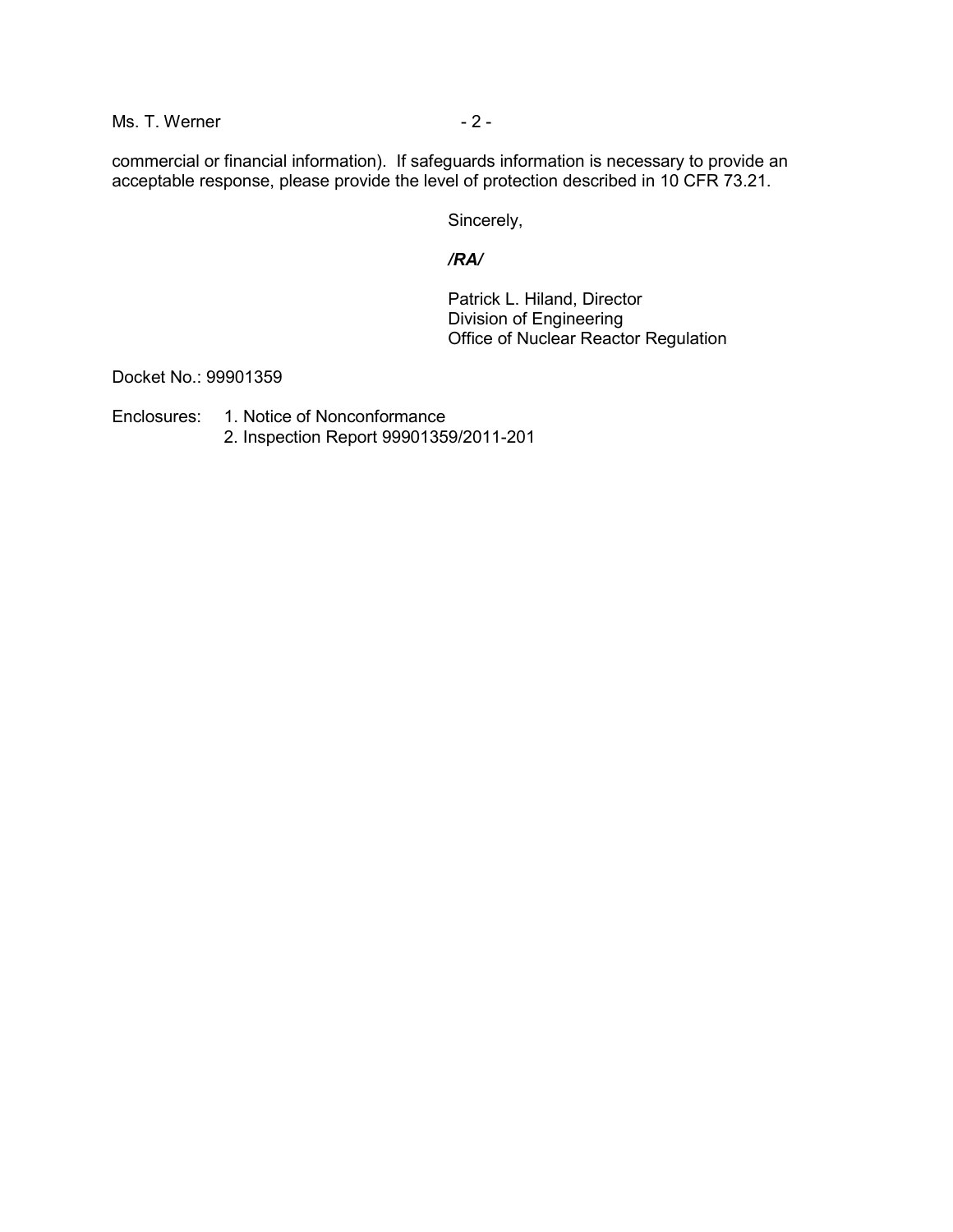$Ms. T. Werner$   $-2 -$ 

commercial or financial information). If safeguards information is necessary to provide an acceptable response, please provide the level of protection described in 10 CFR 73.21.

Sincerely,

## */RA/*

 Patrick L. Hiland, Director Division of Engineering Office of Nuclear Reactor Regulation

Docket No.: 99901359

Enclosures: 1. Notice of Nonconformance 2. Inspection Report 99901359/2011-201

## DISTRIBUTION:

RidsNroDcipCqvb RidsNroDcipCqvp KKavanagh SKryk tara.werner@areva.com

## **ADAMS Accession No.: ML11181A243**

| <b>OFFICE</b><br>EQVB/DE/NRR<br>EQVB/DE/NRR<br>DD:DE/NRR<br><b>EQVB/DE/NRR</b><br><b>NAME</b><br>UOrtega-Luciano<br>PHiland<br><b>PPrescott</b><br>MMurphy<br><b>DATE</b><br>7/ 5/2011<br>7/5/2011<br>7/ 5/2011<br>7/1 /2011 |  |  |  |  |  |  |  |  |
|------------------------------------------------------------------------------------------------------------------------------------------------------------------------------------------------------------------------------|--|--|--|--|--|--|--|--|
|                                                                                                                                                                                                                              |  |  |  |  |  |  |  |  |
|                                                                                                                                                                                                                              |  |  |  |  |  |  |  |  |
|                                                                                                                                                                                                                              |  |  |  |  |  |  |  |  |

 **OFFICIAL RECORD COPY**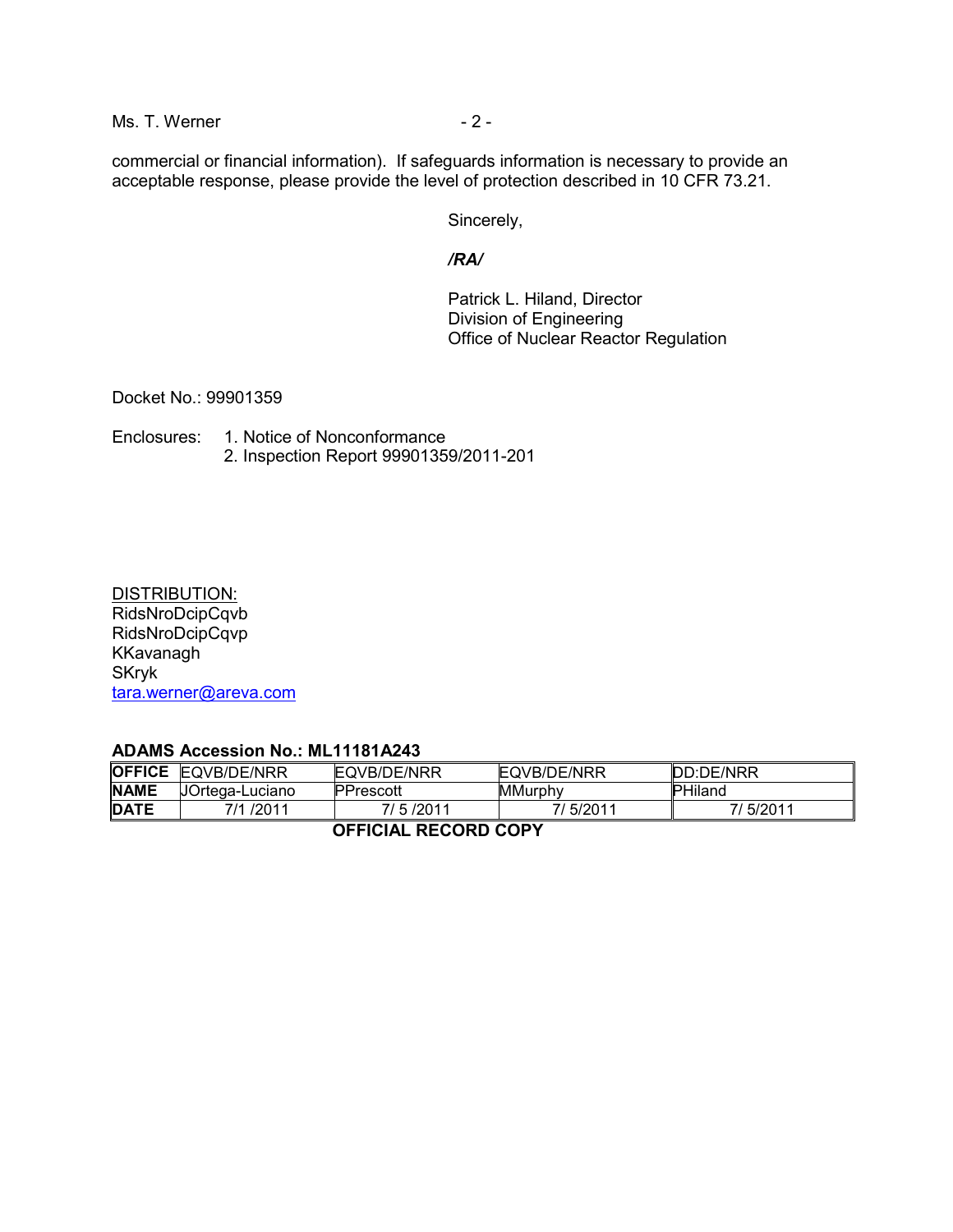## **NOTICE OF NONCONFORMANCE**

3315 Old Forest Road Docket No. 99901359 Lynchburg, VA 24506

Areva NP Inc. **Inspection Report 99901359/2011-201** 

Based on the results of a Nuclear Regulatory Commission (NRC) inspection conducted June 6 to June 8, 2011, of activities performed at Areva NP Inc. (Areva), certain activities were not conducted in accordance with NRC requirements, which were contractually imposed upon Areva by NRC licensees.

A. Criterion VII, "Control of Purchased Material, Equipment, and Services," of Appendix B to 10 CFR Part 50, states in part that, "Measures shall be established to assure that purchased material, equipment, and services, whether purchased directly or through contractors and subcontractors, conform to the procurement documents. These measures shall include provisions, as appropriate, for source evaluation and selection, objective evidence of quality furnished by the contractor or subcontractor, inspection at the contractor or subcontractor source, and examination of products upon delivery."

Section 7, "Control of Purchase Material, Items and Services," of Areva Inc. Quality Assurance Program 56-9141754-000, dated August 15, 2010, states in part that; "This section governs the control of purchased safety-related materials, items and services including source evaluation and selection, source inspection, and receiving inspection in accordance with regulatory and contract requirements. This section complies with Section VII of 10 CFR 50, Appendix B, Control of Purchased Material, Equipment, and Services and Requirement 7, Control of Purchased Items and Services, ASME NQA-1 1994, 2000, 2004, and 2008 with 2009 addenda."

Areva Document 54-1218521-009, "Verification Criteria for Flowserve/Limitorque Replacement Parts, Motors & Actuators," dated March 16, 2010, Section II, "General" paragraph A, states in part that:

"In addition to the individual criteria identified in Section V and where individual criteria has not been established for a particular item, all items will require the following verification, to be documented on a Quality Control Surveillance Report (QCSR-Form 21166)."

Contrary to the above, as of June 8, 2011:

Areva's controls for the procurement of a Peerless-Winsmith (Peerless) motor ordered by Cooper Nuclear Station under Purchase Order No. 4500129677 were inadequate:

1. Areva document 54-1218521-009 failed to ensure that equipment purchased through a contractor conformed to the PO by verifying that Flowserve-Limitorque had appropriate provisions for the commercial-grade dedication of a Peerless motor. Specifically, Areva's audit of the contractor's dedication did not verify that the critical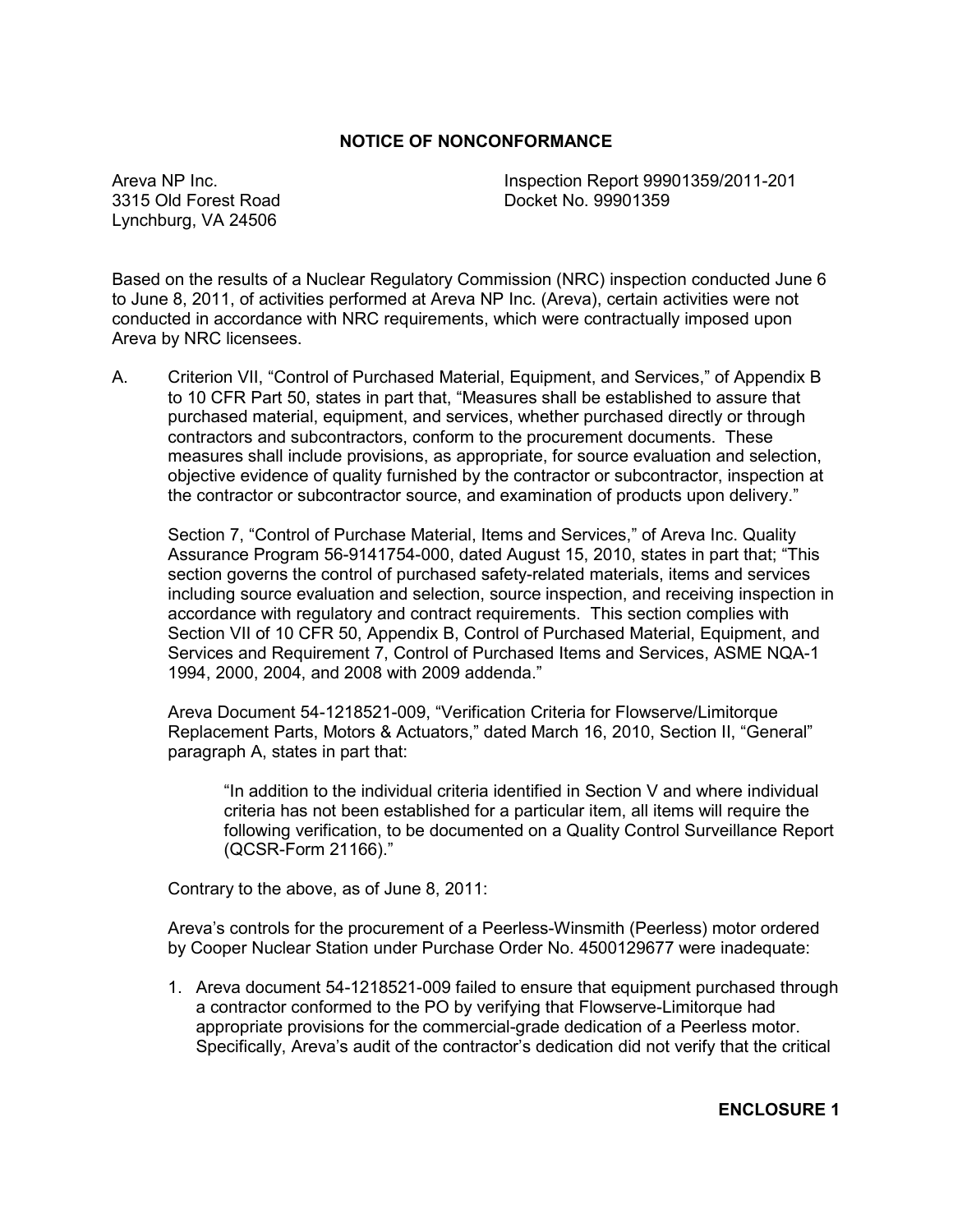characteristics of the following components were verified; 1) varnish, 2) commutator, and 3) springs.

2. Areva's visual source inspection of the Peerless motor from Flowserve-Limitorque was inadequate. Specifically, the source inspection failed to note a number of discrepancies subsequently identified by the licensee. These discrepancies included: areas where the paint was touched up; there was surface rust on the flange; and exposed threaded ends that were worn away due to excessive shot blasting to the extent that there were marginal threads remaining.

This issue has been identified as Nonconformance 99901359/2011-201-01.

Please provide a written statement or explanation to the U.S. Nuclear Regulatory Commission, ATTN: Document Control Desk, Washington, DC 20555-0001 with a copy to the Director, Division of Engineering, within 30 days of the date of the letter transmitting this Notice of Nonconformance. This reply should be clearly marked as a "Reply to a Notice of Nonconformance" and should include for each noncompliance: (1) the reason for the noncompliance, or if contested, the basis for disputing the noncompliance; (2) the corrective steps that have been taken and the results achieved; (3) the corrective steps that will be taken to avoid non-compliances; and (4) the date when your corrective action will be completed. Where good cause is shown, consideration will be given to extending the response time.

Because your response will be made available electronically for public inspection in the NRC Public Document Room or from the NRC's document system (ADAMS), accessible from the NRC Web site at http://www.nrc.gov/reading-rm/adams.html, to the extent possible, it should not include any personal privacy, proprietary, or Safeguards Information so that it can be made available to the public without redaction. If personal privacy or proprietary information is necessary to provide an acceptable response, then please provide a bracketed copy of your response that identifies the information that should be protected and a redacted copy of your response that deletes such information. If you request withholding of such material, you must specifically identify the portions of your response that you seek to have withheld and provide in detail the bases for your claim of withholding (e.g., explain why the disclosure of information will create an unwarranted invasion of personal privacy or provide the information required by 10 CFR 2.390(b) to support a request for withholding confidential commercial or financial information). If Safeguards Information is necessary to provide an acceptable response, please provide the level of protection described in 10 CFR 73.21.

Dated this  $5<sup>th</sup>$  day of July 2011.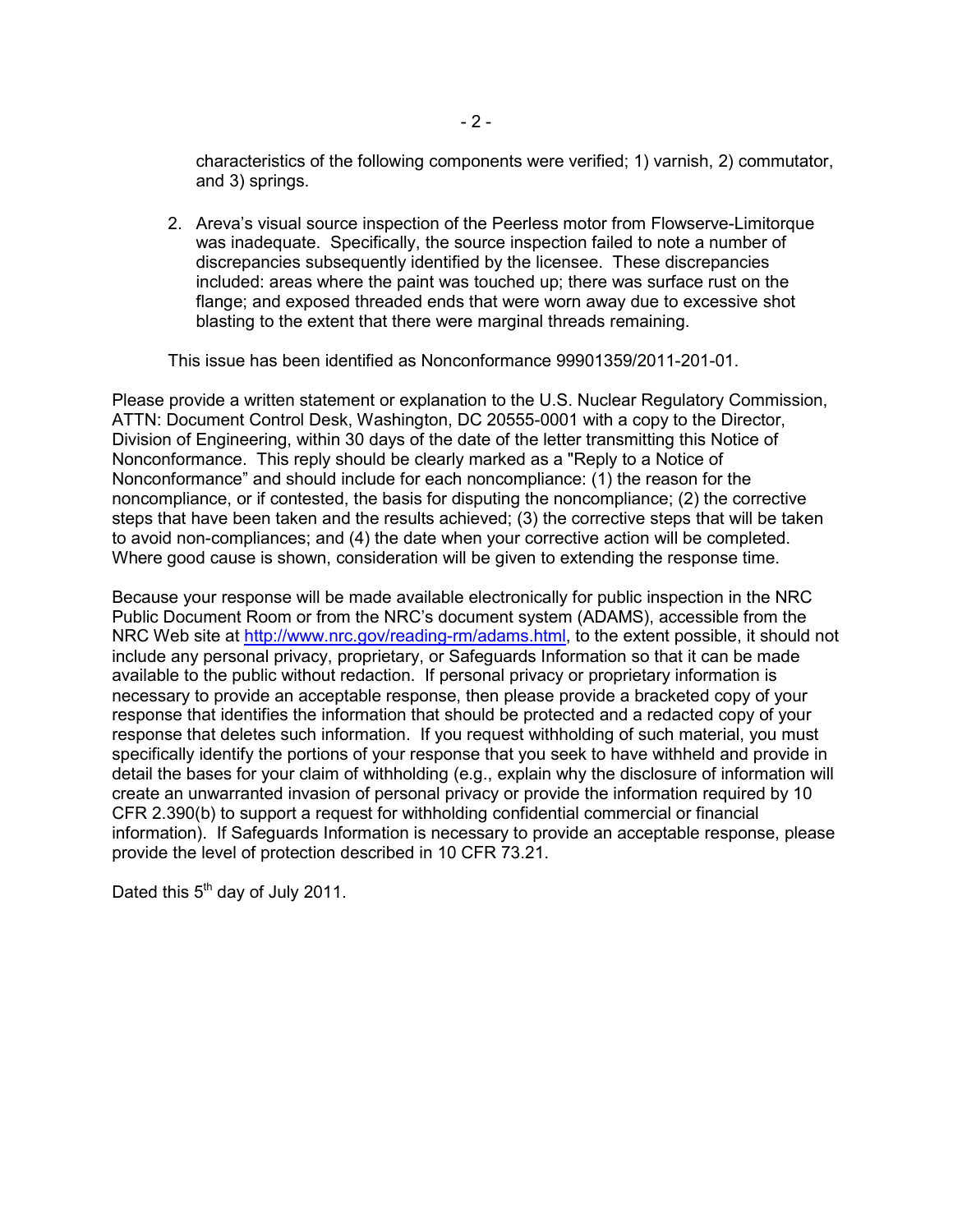## U.S. NUCLEAR REGULATORY COMMISSION OFFICE OF NUCLEAR REACTOR REGULATION DIVISION OF ENGINEERING VENDOR INSPECTION REPORT

| Docket No.:                       | 99901359                                                                                                                                                   |
|-----------------------------------|------------------------------------------------------------------------------------------------------------------------------------------------------------|
| Report No.:                       | 99901359/2011-201                                                                                                                                          |
| Vendor:                           | Areva NP Inc.<br>3315 Old Forest Road<br>Lynchburg, VA 24506                                                                                               |
| Vendor Contact:                   | <b>Tara Werner</b><br>Manager, Quality Programs<br>Phone: (434) 832-3353<br>tara.werner@areva.com                                                          |
| <b>Nuclear Industry Activity:</b> | The Areva NP Inc. facility in Lynchburg, VA supplies valve<br>actuators and associated replacement components to the<br>commercial nuclear power industry. |
| <b>Inspection Dates:</b>          | June 6 - June 8, 2011                                                                                                                                      |
| <b>Inspection Team Leader:</b>    | Paul Prescott, EQVB/DE/NRR                                                                                                                                 |
| Inspectors:                       | Jonathan Ortega-Luciano, EQVB/DE/NRR                                                                                                                       |
| Approved by:                      | Martin C. Murphy, Branch Chief<br><b>Quality &amp; Vendor Branch</b><br>Division of Engineering<br>Office of Nuclear Reactor Regulation                    |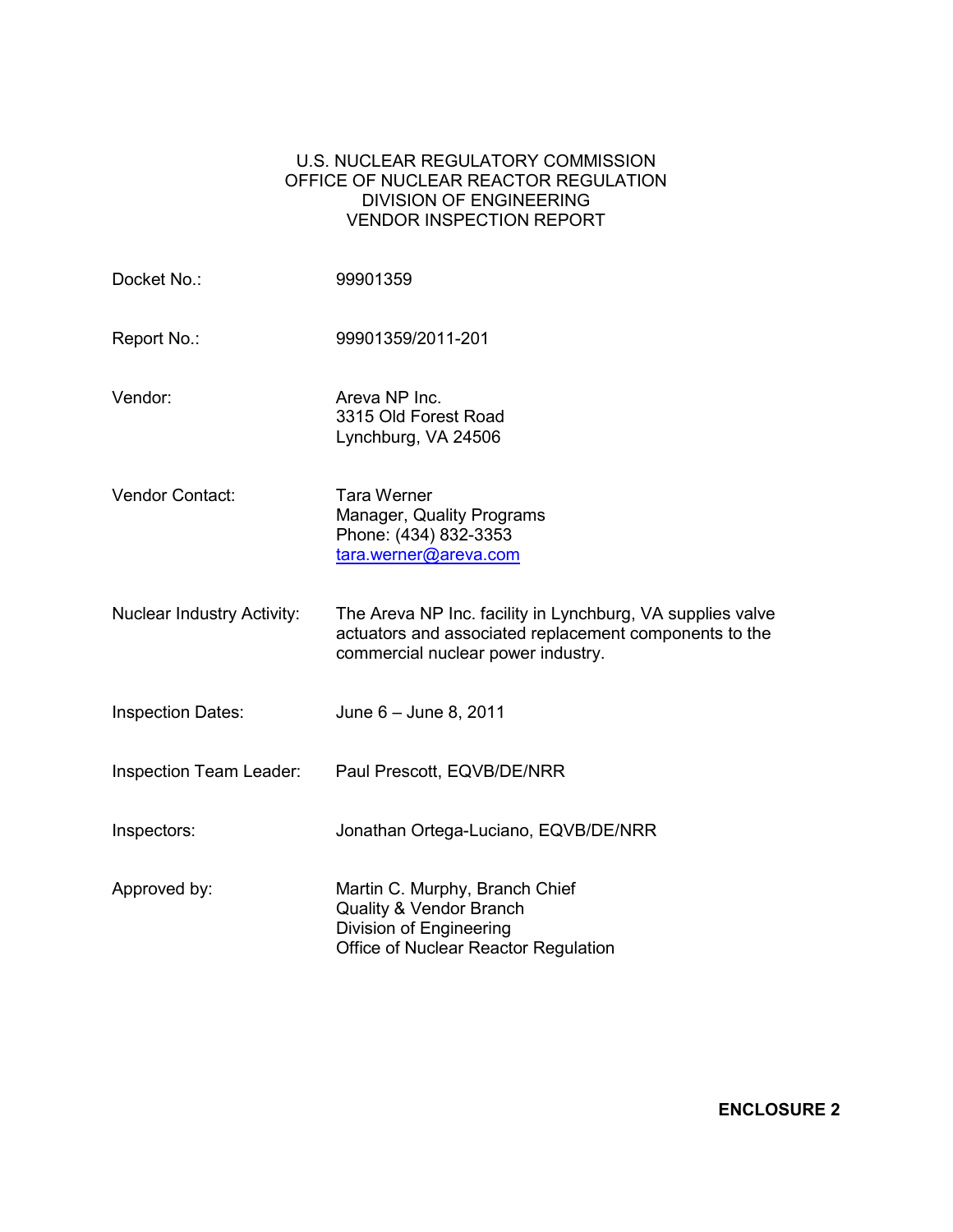# **EXECUTIVE SUMMARY**

# Areva NP 99901359/2011-201

The purpose of this inspection was to review selected portions of Areva NP (Areva) quality assurance (QA) program. The inspectors focused on Areva's activities in the area of commercial-grade dedication of replacement parts to NRC-licensed facilities. The inspection was conducted at Areva's facility in Lynchburg, Virginia. The NRC inspection base was:

> • Appendix B, "Quality Assurance Criteria for Nuclear Power Plants and Fuel Reprocessing Plants," to Part 50 of Title 10 of the Code of Federal Regulations.

The previous NRC inspection of Areva's facility in Lynchburg, VA was in 2007. The results of this most recent inspection are summarized below.

### Control of Purchased Material, Equipment, and Services

The inspectors identified Nonconformance 99901359/2011-201-01 with two examples. The first example was cited for Areva's failure to ensure that equipment purchased through Flowserve-Limitorque conformed to the PO by verifying that a sub-supplier had appropriate provisions for the commercial-grade dedication of a Peerless-Winsmith motor. The second example was cited for Areva's failure to conduct an adequate source inspection of Flowserve-Limitorque's final acceptance process for a Peerless motor.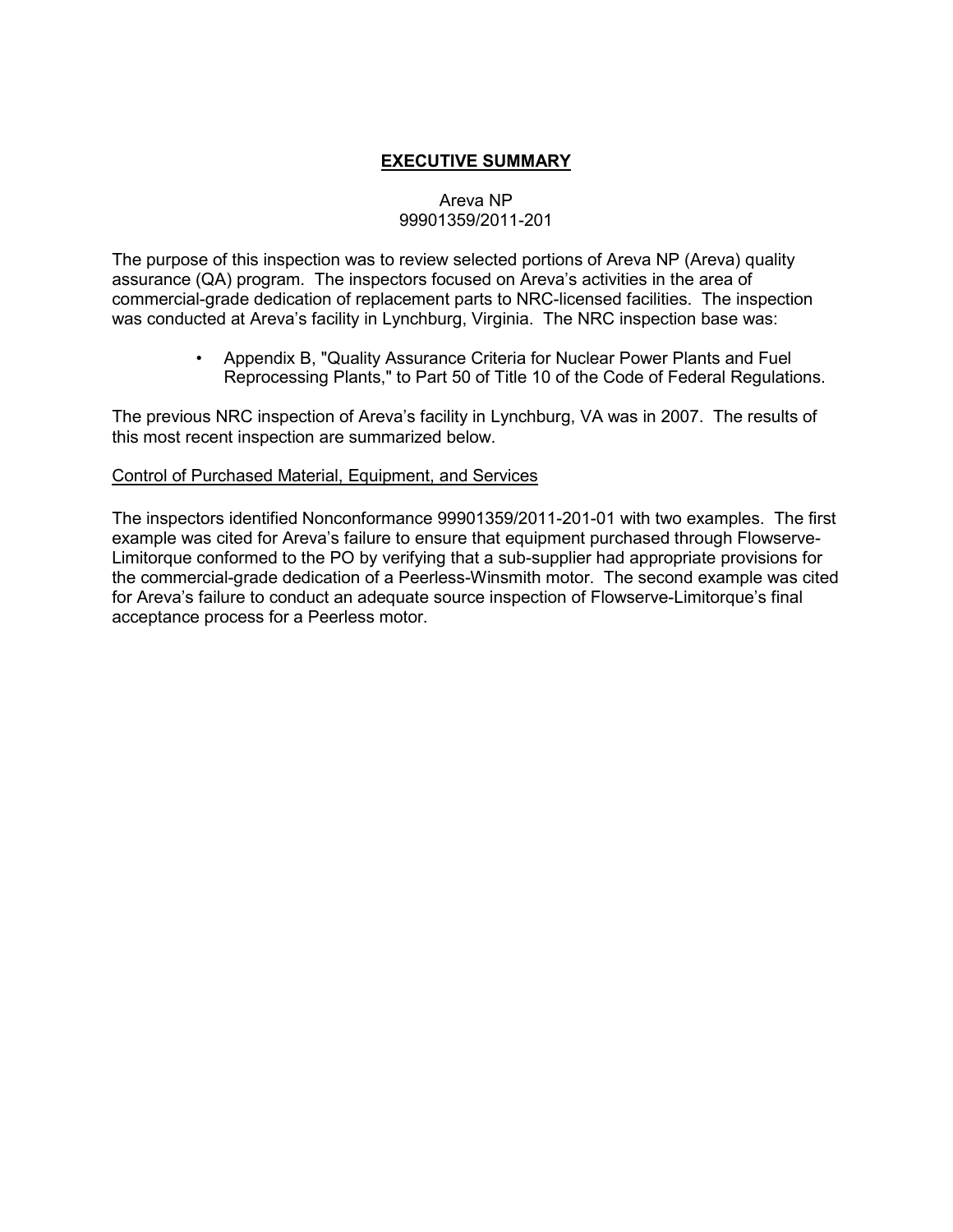# **REPORT DETAILS**

# 1. Control of Purchased Material, Equipment, and Services

## a. Inspection Scope

The inspectors reviewed the policies and procedures that govern the implementation of Areva's processes for verifying compliance with Criterion VII, "Control of Purchased Material, Equipment, and Services," and Criterion XVIII, "Audits," of Appendix B to 10 CFR Part 50. Specifically, the inspectors reviewed the procurement and commercial-grade dedication activities associated with Cooper Nuclear Station's (CNS's) Purchase Order (PO) No. 4500129677, for a Peerless-Winsmith (Peerless) 10 foot-pound, 1900 revolutions per minute (rpm), 125 volt-direct current (VDC) electric motor for a Limitorque SMB 00/0 valve actuator. During CNS's performance of the receipt inspection the motor was considered to be unacceptable, due to its exterior condition. The CNS's Condition Report (CR) CR-CNS-2011-05678 stated there was "evidence of previous use and obvious attempts to make the motor appear to be new." As documented by the CR, the motor had what looked like a brand new nameplate and appeared to be freshly painted. There appeared to be areas where the paint was touched up. The flange area around the leads appeared to have surface rust. The threaded studs and hex nuts that secure the front and rear housing appeared to have been grit blasted prior to being painted. Areas of the exposed threaded ends appeared worn away to the extent that there were marginal threads remaining. The inspectors reviewed the following documents associated with Areva's procurement activities:

- "Areva Inc. Quality Assurance Program 56-9141754-000", dated August 15, 2010
- Quality Assurance Procedure QAP 9.1, "Paint Procedure," Revision 16
- Limitorque Paint Specifications LPS 102A, "Carbozinc#11 Nuclear," Revision 9
- Limitorque Paint specifications LPS 102B, "Carboguard 890 N-Heavy Duty Epoxy Top Coat-Blue or Gray," Revision 8
- Quality Assurance Procedures QAP 10.4, "Procedure for Certificate of Compliance," Revision 4
- Quality Control Procedures QCP 10.5, "Inspection Of Safety Related Nuclear service Units And Parts Orders," Revision 11
- Quality Control Procedures QCP 10.10, "Commercial Grade Dedication," Revision 8
- Evaluation Critical Components List ECC 0001, "Safety Related Actuator Critical Components Evaluation and Listing," Revision 5
- Inspection Plan IP 10.111, "Peerless-Winsmith Critical Component Material Testing," Revision 8
- Noncritical Justification Sheets Revisions, dated May 27, 1992
- Critical Characteristic Justification Table, dated May 17, 1993
- Critical Characteristic Selection Justification Table, dated May 21, 1993
- Flowserve-Limitorque Commercial Grade Survey Letter to Peerles-Winsmith dated September 7, 2010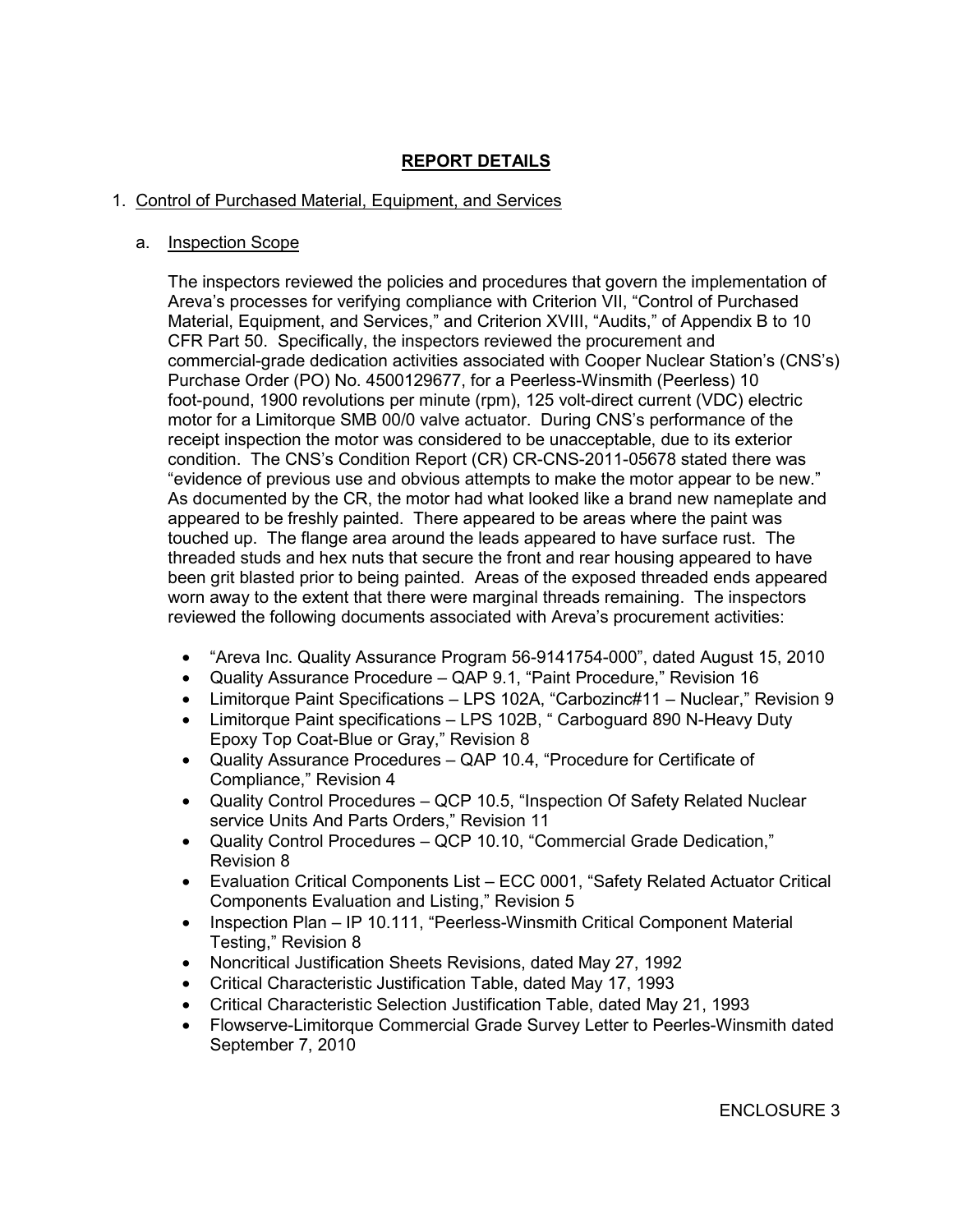• Flowserve-Limitorque Audit Report, Audit Report Number 2010-03-E, dated September 24, 2010

#### b. Observations and Findings

The inspectors' review of PO No. 4500129677 from CNS to Areva, noted that the motor was being procured as new and safety-related. CNS directly procured the motor from the Areva NP Inc. (Areva) facility in Lynchburg, Virginia. Areva maintains a warehouse of complete Limitorque valve actuator units and associated spare parts. Areva procures the Limitorque valve actuators and spare parts from Flowserve-Limitorque, which also has a facility in Lynchburg, Virginia. Areva and Flowserve-Limitorque are both Appendix B suppliers.

Areva issued PO No. 1010017612 to Flowserve-Limitorque to procure a safety-related Peerless 125 VDC replacement motor for a Limitorque SMB 00/0 valve actuator. As a result of Areva's request, Flowserve-Limitorque generated PO No.177557, to procure a commercial motor from Peerless, located in Warren, Ohio and dedicated it. The inspectors reviewed both vendors' activities associated with the procurement of the motor from Peerless. Peerless is categorized as a commercial supplier under Flowserve-Limitorque's approved suppliers list.

As part of their dedication process, Flowserve-Limitorque performed a commercial-grade survey (survey) of Peerless. The last survey was conducted on September 13-14, 2010, in accordance with QCP 10.10. Step 6.12, "Electric Motors," of QCP 10.10, states in part that, "Peerless-Winsmith motors will be dedicated in accordance with IP-10.111, Peerless-Winsmith Critical Component Material Testing and section 8.2, Direct Current (DC) Motors of QAP-10.4, the procedure for documenting a certificate of compliance. In addition, Peerless-Winsmith will have a commercial-grade survey performed triennially in accordance with the critical characteristics as delineated in IP 10.111, Pearless-Winsmith Critical Component Material Testing on form L 3411." The scope of the survey addressed how Flowserve-Limitorque evaluated the critical characteristics (CCs) of the products and services provided by Peerless, which included: test voltage and motor test data, full load speed (RPM) on the motor test data, full load current (amperes) on the motor test data, verification of material listed under section 5.1.1 of Inspection Plan IP 10.111, verification of lot control of material listed under section 5.1.1 of IP 10.111, and included the supporting survey information. As a result of the survey, Flowserve-Limitorque identified one deficiency. A formal response was submitted by Peerless and Flowserve-Limitorque found it to be acceptable based on the objective evidence provided.

The inspectors reviewed the design specification document for the Peerless motor (IP 10.111) to verify the adequacy of the survey performed by Flowserve-Limitorque on Peerless. The purpose of IP 10.111 is to provide a method of dedication of nonmetallic materials identified as critical on the Peerless Noncritical Component Justification Sheets. During the review, the inspectors noted that under Section 4.0, "Reference," of IP 10.111, was a list of technical documents used to develop IP 10.111. The inspectors reviewed several documents from the reference list to ensure Flowserve-Limitorqe was verifying all the CCs required by these documents that were originally generated by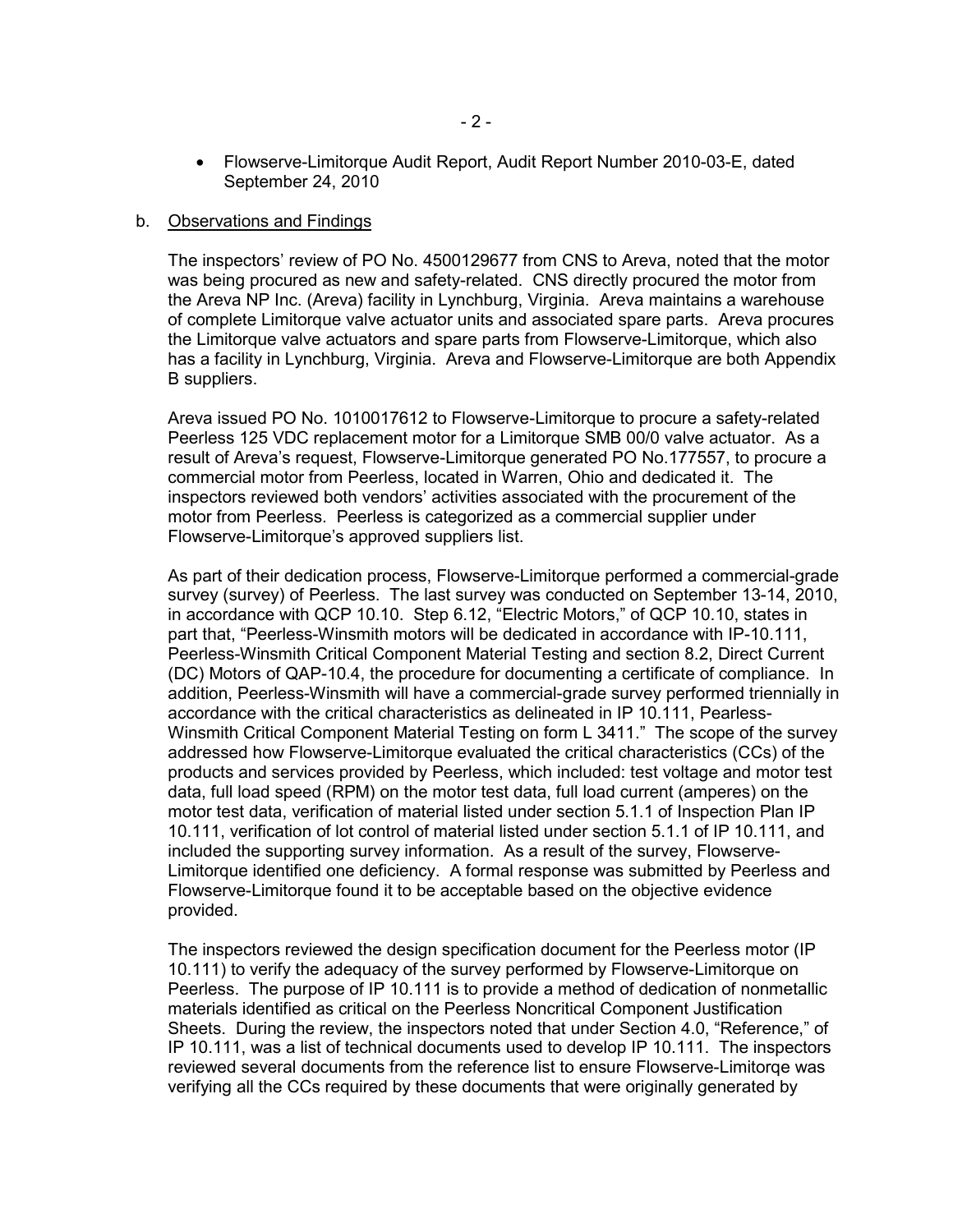Limitorque engineers. Specifically, the inspectors reviewed the following documents: "Noncritical Justification Sheets Revisions," dated May 27, 1992; "Critical Characteristic Justification Table," dated May 17, 1993; and "Critical Characteristic Selection Justification Table," dated May 21, 1993. The inspectors identified that IP 10.111, used by Flowserve-Limitorque to dedicate the Peerless motors, did not include several identified CCs, as listed in the three documents. As a result , the September 13-14, 2010, Flowserve-Limitorque survey of Peerless did not verify that the vendor provided controls for the CCs of the following material and parts for the motor: 1) varnish, 2) commutator, and 3) springs. This was identified as one example of Nonconformance 9901359/2011-201-01 for Areva's failure to ensure that equipment purchased through a contractor conformed to the procurement document by verifying that the contractor had appropriate dedication controls in place.

As part of the process to accept this motor, Areva conducts a source surveillance at Flowserve-Limitorque. An Areva inspector uses document 54-1218521-009, "Verification Criteria for Flowserve-Limitorque Replacement Parts, Motors and Actuators," dated March 16, 2010. The document establishes the verification criteria for surveillance activities at Flowserve-Limitorque on safety-related parts, motors and actuators purchased by Areva's Nuclear Parts Center (NPC). The source surveillance requires the Areva inspector to visually inspect the motor, review the Certificate of Conformance (CoC) ensuring Flowserve-Limitorque's final inspection is adequately conducted, inspecting the adequacy of the zinc coating of paint that is done to the motor's exterior by Flowserve-Limitorque for environmental qualification purposes, and verifiying performance by Flowserve-Limitorque of critical dimensional checks to the latest drawing revision.

There are two forms that document the Areva inspector's results. Form 21166A-15, "Quality Control Surveillance Report," (QCSR) dated April 7, 2006, and Form 22378-5, "Limitorque Motor QCS [Quality Control Surveillance] Checklist," dated May 6, 2010, record the motor data, material condition and measuring and test equipment used. Also noted would be any discrepant material report (DMR). For this motor, a DMR was dispositioned by Flowserve-Limitorque engineering for a small dent on the shaft. Engineering concluded the dent did not affect the fit-up of the shaft with its mating surface in the valve actuator.

The inspectors reviewed Areva's activities and documents associated with receipt inspection of the motor. Administrative Procedure (AP) 1705-03, "Quality Assurance Data Packages and Certificates of Conformance," Revision 29, dated December 10, 2010, provided guidance on the preparation and processing of QA data packages and CoCs for safety-related or American Society of Mechanical Engineers (ASME) Section III items and/or services. The procedure contained requirements for processing supplier and customer QAPDs and CoCs. Operating Instruction (OI) 1197, "Receiving Items for Contract/Inventory (1005-01)," Revision 26, dated November 12, 2010, was used in conjunction with AP 1705-03 to provide instructions for receipt and receipt inspection of material at the NPC. The procedure also contained guidance for recognition of counterfeit, fraudulent or substandard parts. The inspectors' review of the receipt inspection process did not identify any findings of significance.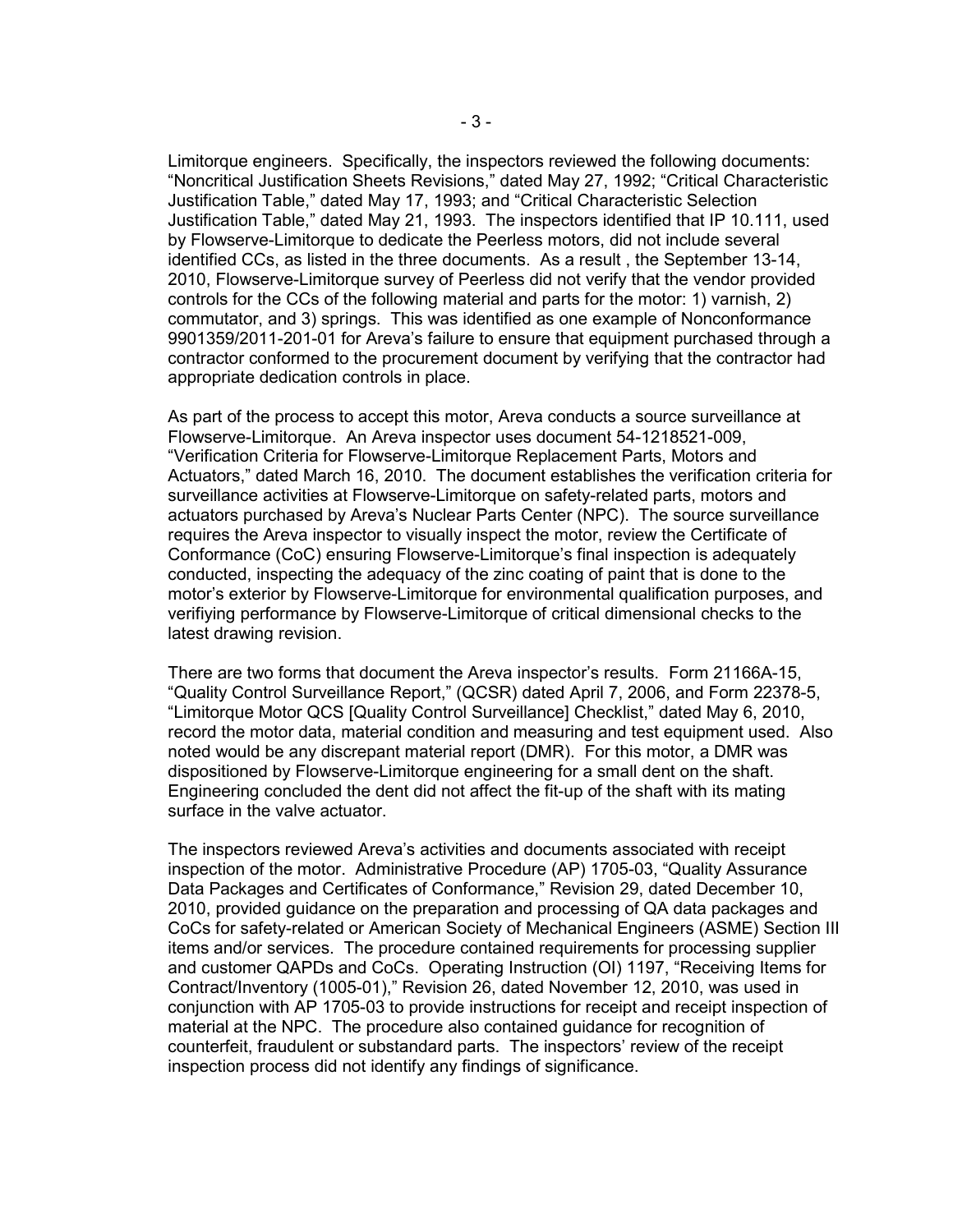As required, Areva performed an audit of Flowserve-Limitorque's quality program. The last audit was conducted on September 20-23, 2010. There were six findings. The inspectors reviewed the audit and associated documentation closing the findings. No findings of significance were noted.

To verify implementation of Areva's process the inspectors visited the Flowserve-Limitorque facility in Lynchburg, VA. The inspectors asked the Flowserve-Limitorque QA Engineer to explain the dedication process. The inspectors also interviewed the individual responsible for the receipt inspection activities associated with this motor and had a similar motor receipt inspected while the activity was observed. Additionally, the inspectors observed and interviewed the personnel responsible for the painting and QC inspection of the Peerless motors. During the demonstration at the Painting Station the inspectors asked the Flowserve-Limitorque personnel involved in the process how the motor surface was prepared for painting. Flowserve-Limitorque uses the shot blasting method with steel shot to prepare the surface before applying the protective coating. The personnel operating the shot blasting machine and the QC inspector explained how the surface is prepared before the application of the protective coating to the inspectors and for how long the shot blasting is applied. The explanations from the personnel responsible for the shot blasting were not consistent regarding the time allotted to shot blast a part, in this case a Peerless motor. Because of the discrepancy in the shot blast time the NRC inspectors interviewed the Shipping Receiving Manager (manager), who is responsible of the shot blasting operation, to find out what was the correct time. The manager explained that the motors are placed in the shot blasting machine in increments of 2 minutes until the paint has been stripped from the motor. The manager's response to the inspectors was different from the shot blast machine operators and the QC inspector. The NRC inspectors asked the machine operators and the QC inspector if there was a procedure for the shot blast operation and if training was provided to personnel before they can operate the shot blast machine. The operators and QC inspector responded that there was no procedure documenting the process of how to shot blast a part.

The next step in the process is the protective coating. After the motor is coated it takes approximately 24 hours to dry and then it goes to the QC inspector to verify that the thickness of the coating is within the required specifications. The QC inspector verifies the thickness of the coating in accordance with LPS 102A.

During the review of procedure LPS 102A the inspectors found that under Section "Surface Preparation," Flowserve-Limitorque referenced procedure QAP 9.1. QAP 9.1 explains the process of how to use the shot blasting machine and how the operator needs to be qualified before he/she is allowed to operate the machine. Additionally, QAP 9.1 contains the requirements for surface preparation and finish coating of Limitorque actuators and parts. The procedure covers the types of surface preparation, paint system, equipment for coating, certification for blasting, and inspection/verification performed by the Flowserve-Limitorque personnel. Step 12.0, "Preparation of Unit/part" of QAP 9.1, explains the process to be followed in order to prepare the unit/part before it goes into the shot blasting machine. Also, Step 13.2, "Sanblast and Shotblast," explains the process that Flowserve-Limitorque uses to qualify the personnel before they are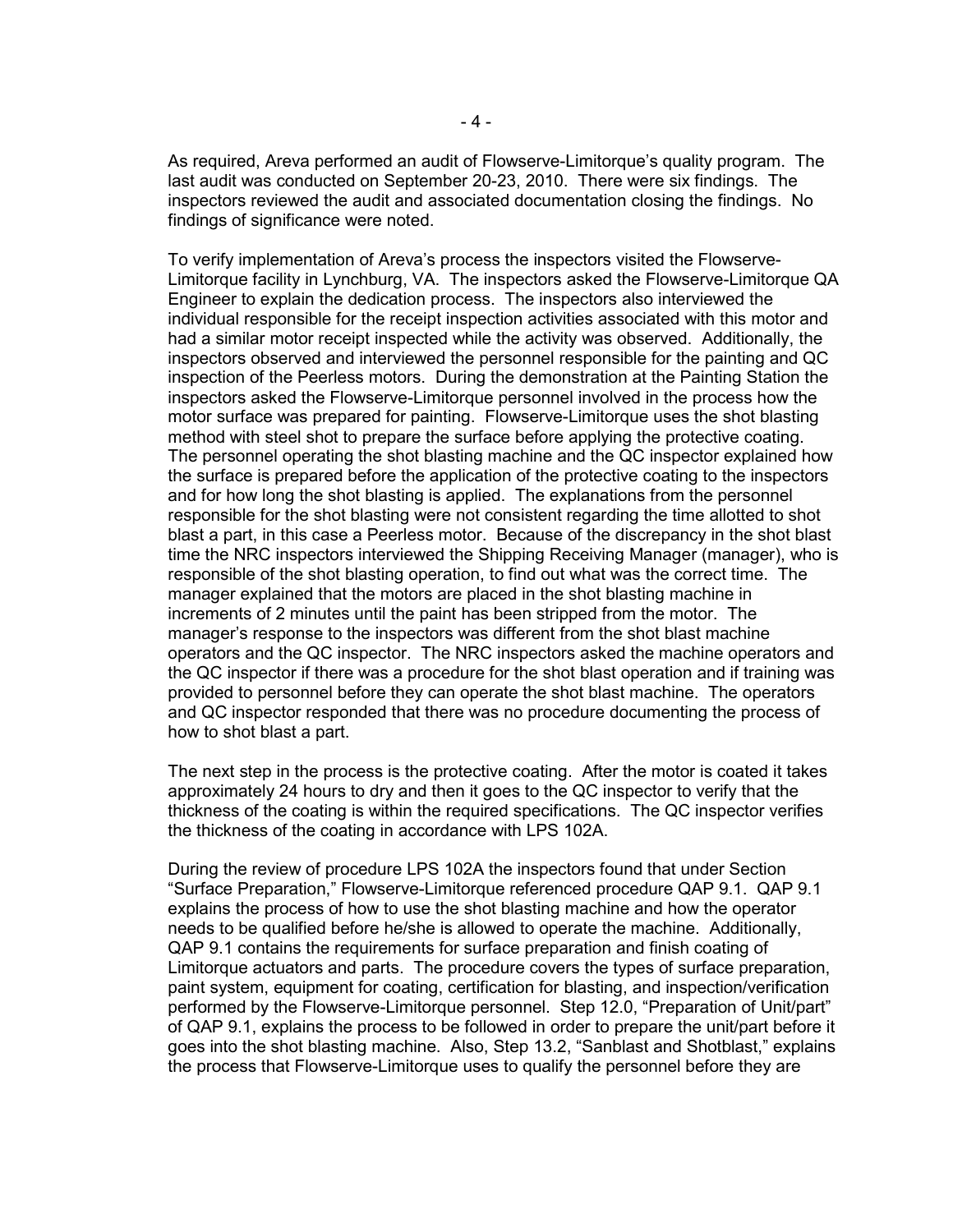allowed to operate the shot blast machines. The results of the assessment are recorded in the Shot Blast Qualification Form, L-760.

The inspectors found that Flowserve-Limitorque had only one certified operator for the shot blast machine. The inspectors asked for the Form L-760 and verified that the operator was qualified. The inspectors concluded that the Flowserve-Limitorque personnel failed to follow the shot blasting process as specified in QAP 9.1. The inspectors also determined that because of inadequate process implementation for shot blasting, the Peerless motor end-bell stud's exposed threaded ends had marginal threads remaining, due to excessive shot blasting. The inspectors determined that Areva's source inspection of the Peerless motor from Flowserve-Limitorque was inadequate. Specifically, the source inspection failed to note a number of discrepancies subsequently identified by the licensee. These discrepancies included: areas where the paint was touched up, there was surface rust on the flange, and there was marginal threads remaining on the end-bell studs. This is another example of Nonconformance 9901359/2011-201-01, where Areva failed to perform an adequate source inspection to assure that equipment purchased through a contractor conforms to the procurement document by verifying that the contractor have appropriate provisions.

### c. Conclusion

The inspectors identified Nonconformance 99901359/2011-201-01 with two examples. The examples identified were for; 1) Areva's failure to ensure that that equipment purchased through Flowserve-Limitorque conformed to the PO by verifying that a subsupplier had appropriate provisions for the commercial-grade dedication of a Peerless motor, and 2) Areva's failure to conduct an adequate source inspection of Flowserve-Limitorque's final acceptance for a Peerless motor. With the exception of the Nonconformance noted above, the inspectors concluded that the provisions of the Arevas' QAP for control of purchased material, equipment, and services and associated implementing procedures are consistent with the regulatory requirements Criterion VII, "Control of Purchased Material, Equipment, and Services," and Criterion XVIII, "Audits," of Appendix B to 10 CFR Part 50.

#### 2. Exit Meeting

On June 8, 2011, the inspectors presented the inspection scope and findings during an exit meeting with Ms. Tara Werner, Manager of Quality Programs, the VP of Quality programs, the VP of Nuclear Part Center, and other Areva personnel.